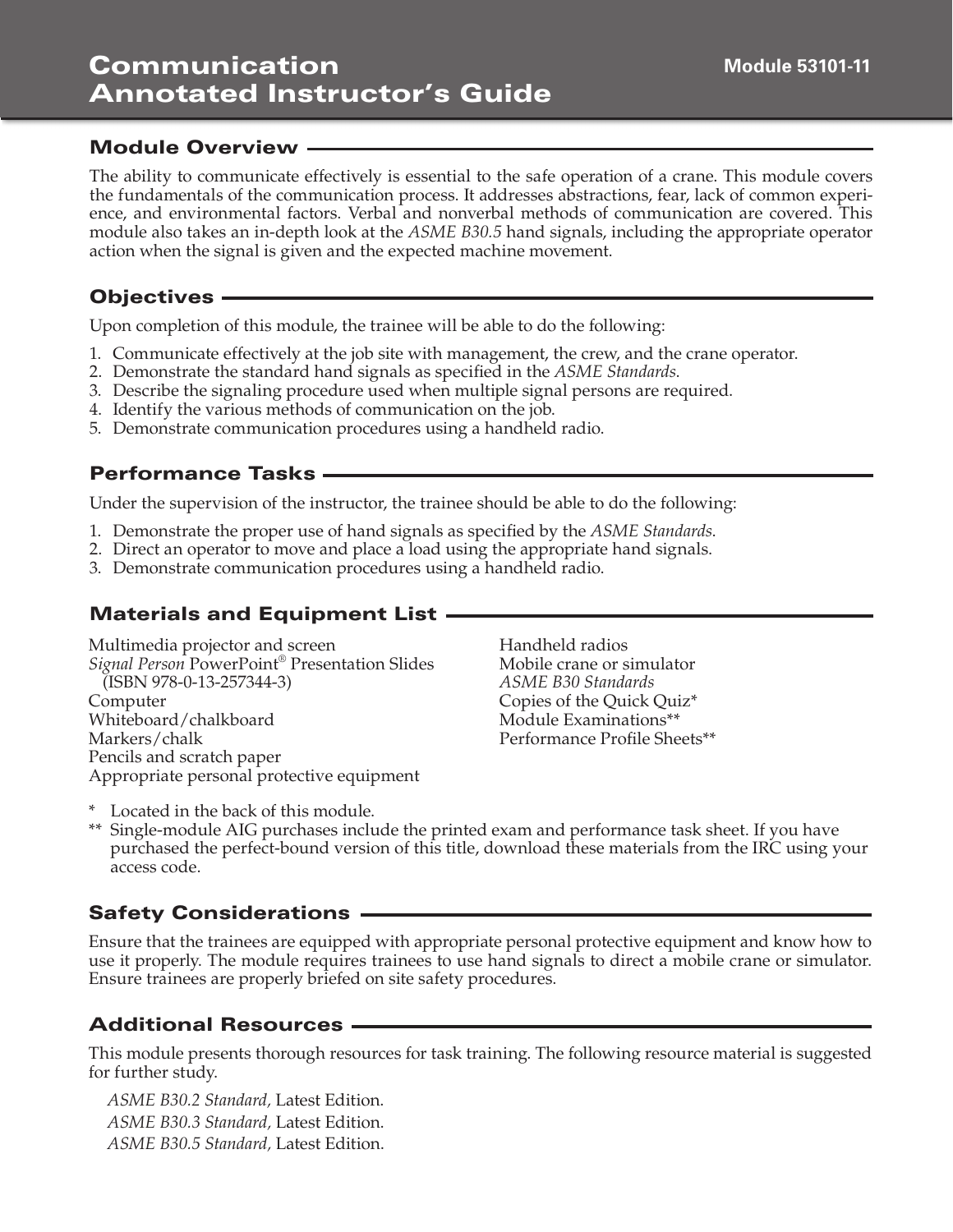# Teaching Time for This Module

An outline for use in developing your lesson plan is presented below. Note that each Roman numeral in the outline equates to one session of instruction. Each session has a suggested time period of 2½ hours. This includes 10 minutes at the beginning of each session for administrative tasks and one 10-minute break during the session. Approximately 10 hours are suggested to cover *Communication*. You will need to adjust the time required for testing based on your class size and resources. Because laboratories often correspond to Performance Tasks, the proficiency of the trainees may be noted during these exercises for Performance Testing purposes.

**Topic Planned Time**

## **Session I. Introduction; Communication Process; Effective Communication; Methods and Modes of Communication, Part I** A. Introduction B. Communication Process 1. Sending the Message 2. Receiving the Message 3. Feedback C. Effective Communication 1. Lack of Common Experience 2. Verbal Communication Problems 3. Environmental Factors D. Methods and Modes of Communication 1. Verbal Modes of Communication E. Laboratory Have trainees practice correct communication procedures using a handheld radio. This laboratory corresponds to Performance Task 3. **Session II. Methods and Modes of Communication, Part II** A. Methods and Modes of Communication 1. Nonverbal Modes of Communication B. Laboratory Have trainees practice the proper use of hand signals as specified by the ASME Standards. This laboratory corresponds to Performance Task 1. **Session III. Multiple-Crane Lifting Operations; Multiple Signal Persons** A. Multiple-Crane Lifting Operations B. Multiple Signal Persons C. Laboratory Have trainees practice directing an operator to move and place a load using the appropriate hand signals. This laboratory corresponds to Performance Task 2. **Session IV. Review and Testing** A. Review \_\_\_\_\_\_\_\_\_\_\_\_ B. Module Examination 1. Trainees must score 70 percent or higher to receive recognition from NCCER. 2. Record the testing results on Training Report Form 200, and submit the results to the Training Program Sponsor. C. Performance Testing 1. Trainees must perform each task to the satisfaction of the instructor to receive recognition from NCCER. If applicable, proficiency noted during laboratory exercises can be used to satisfy the Performance Testing requirements.

 2. Record the testing results on Training Report Form 200, and submit the results to the Training Program Sponsor.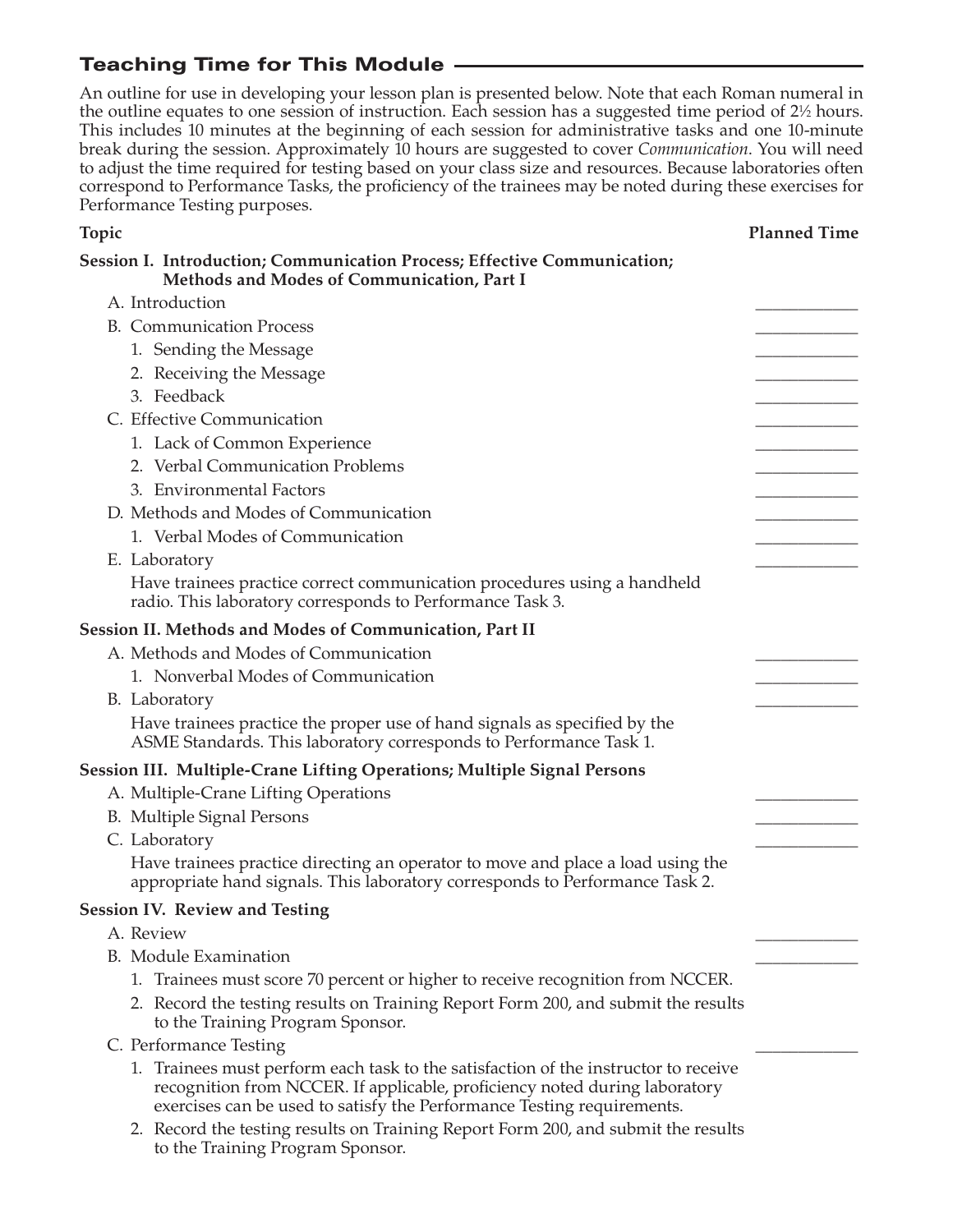# Basic Principles of Cranes Annotated Instructor's Guide

This module explains the basic principles of cranes with an in-depth discussion of the terminology and nomenclature. The principles of a fulcrum and lever and center of gravity are explained in relation to crane operations.

## Prerequisites

Prior to training with this module, it is recommended that the trainee shall have successfully completed *Signal Person,* Module 53101-11.

## Objectives —

Upon completion of this module, the trainee will be able to do the following:

- 1. Identify the types of mobile cranes found on construction sites.
- 2. Identify mobile crane components and boom attachments.
- 3. Identify mobile crane reeving patterns.
- 4. Define the effects of leverage as it applies to mobile cranes.
- 5. Define the factors affecting mobile crane lifting capacities.
- 6. Discuss the criteria for a critical lift.
- 7. Describe the effects of load movement on measured radius.
- 8. Define the effects of a submerged lift on crane capacity.

## Performance Tasks

There are no performance tasks for this module.

# Materials and Equipment

| Multimedia projector and screen               | Model crane (lattice boom)                        |
|-----------------------------------------------|---------------------------------------------------|
| Signal Person PowerPoint® Presentation Slides | Crane blocks or pulley systems                    |
| (ISBN 978-0-13-257344-3)                      | Materials to construct a simple teeter-totter     |
| Computer                                      | Materials of different weights to use as loads on |
| Whiteboard/chalkboard                         | the teeter-totter                                 |
| Markers/chalk                                 | Matting material to support a crane               |
| Pencils and scratch paper                     | Copies of company safety policies and proce-      |
| Appropriate personal protective equipment,    | dures                                             |
| including:                                    | Copies of manufacturers' operating manuals and    |
| Hard hats                                     | load charts                                       |
| Work gloves                                   | Fishing pole                                      |
| Safety harnesses                              | Small swimming pool                               |
| Safety shoes                                  | Module Examinations*                              |
| Ear protection                                | Performance Profile Sheets*                       |
| Model crane (hydraulic boom)                  |                                                   |

\* Single-module AIG purchases include the printed exam and performance task sheet. If you have purchased the perfect-bound version of this title, download these materials from the IRC using your access code.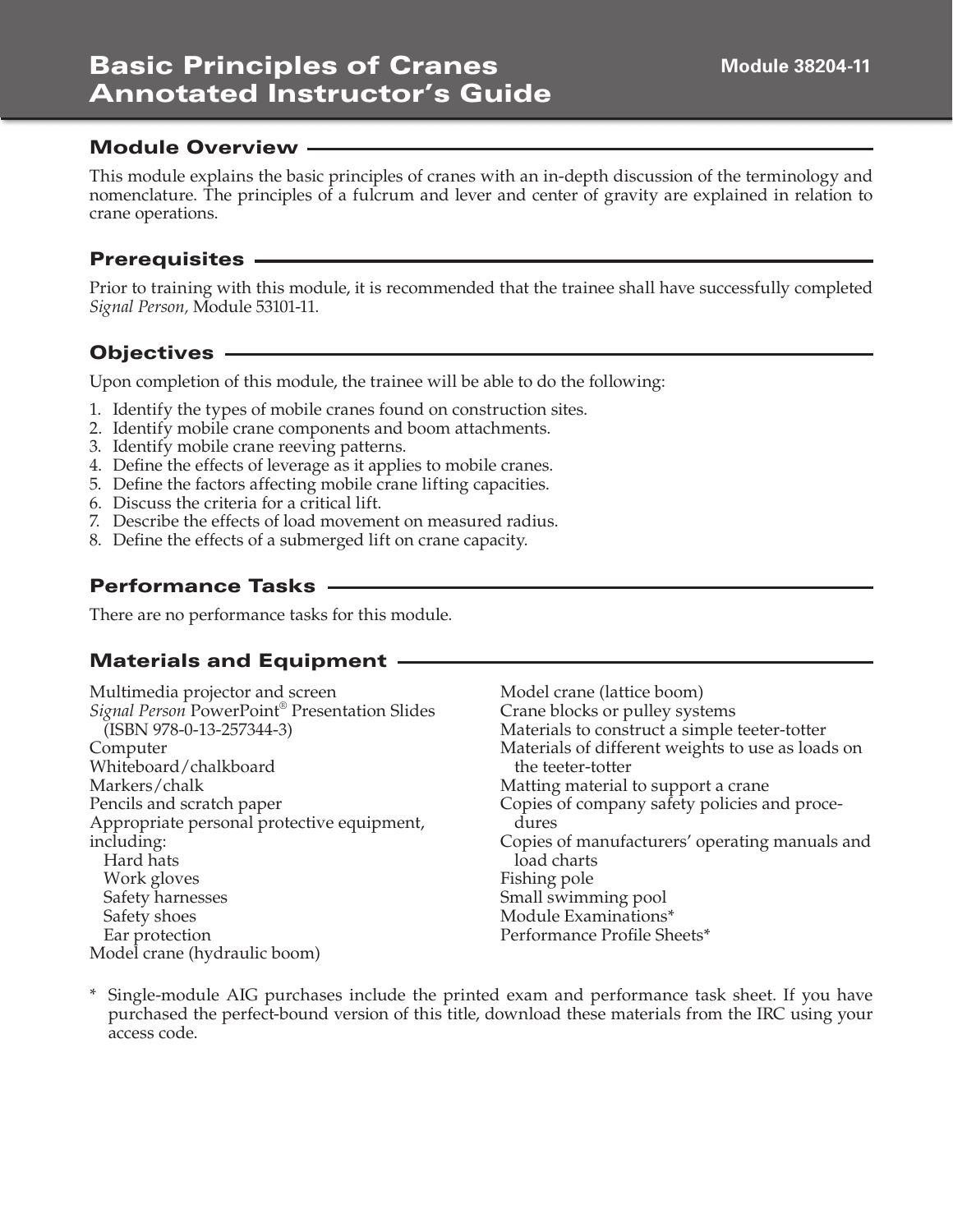## Safety Considerations

Ensure that the trainees are equipped with appropriate personal protective equipment and know how to use it properly. Emphasize heavy equipment and work site safety. The topics in this module require the trainee to observe cranes in different configurations. This may require that the trainees visit job sites or crane yards. Ensure that the trainees are briefed on site safety policies prior to any site visits.

## Additional Resources

This module presents thorough resources for task training. The following resource material is suggested for further study.

*Crane Setup*, Latest Edition. Sanford, FL: Crane Institute of America, Inc.

*Cranes: Design, Practice and Maintenance*, 1999. Ing J. Verschoof. London: Professional Engineering Publishing, Ltd.

*Cranes in Action*, 2000. Larry Shapiro. Osceola, WI: Motorbooks International.

*IPT's Crane and Rigging Handbook*, 1991. Ronald G. Garby. Clinton, NC: Construction Trades Press.

*Machinery's Handbook*, 2000. Erik Oberg, et al. New York, NY: Industrial Press, Inc.

*Mobile Crane Manual*, 1999. Donald E. Dickie, D.H. Campbell. Toronto, Ontario: Construction Safety Association of Ontario.

*Mobile Craning Today*, Latest Edition. Morrisburg, Ontario: Operating Engineers Training Institute of Ontario.

## Teaching Time for This Module

An outline for use in developing your lesson plan is presented below. Note that each Roman numeral in the outline equates to one session of instruction. Each session has a suggested time period of 2½ hours. This includes 10 minutes at the beginning of each session for administrative tasks and one 10-minute break during the session. Approximately 15 hours are suggested to cover *Basic Principles of Cranes*. You will need to adjust the time required for testing based on your class size and resources.

#### **Topic Planned Time**

#### **Session I. Introduction; Mobile Construction Cranes; Crane Terminology; Crane Reeving Patterns**

| A. Introduction                                                 |  |
|-----------------------------------------------------------------|--|
| <b>B.</b> Mobile Construction Cranes                            |  |
| 1. Crawler Cranes                                               |  |
| 2. Wheeled Truck Cranes                                         |  |
| 3. Wheeled Rough-Terrain Cranes                                 |  |
| C. Crane Terminology                                            |  |
| 1. Component Terminology                                        |  |
| 2. Operations Terminology                                       |  |
| 3. Counterweights                                               |  |
| 4. Jibs                                                         |  |
| 5. Pendants and Hoist Lines                                     |  |
| 6. Telescoping Boom                                             |  |
| D. Crane Reeving Patterns                                       |  |
| <b>Session II. Factors Affecting Lifting Capacity, Part One</b> |  |
| A. Factors Affecting Lifting Capacity                           |  |
| <b>Ground Conditions</b>                                        |  |
| 2. Bearing Surface                                              |  |
| 3. Crane Base                                                   |  |
| 4. Center of Gravity                                            |  |
| 5. Quadrant of Operation                                        |  |
|                                                                 |  |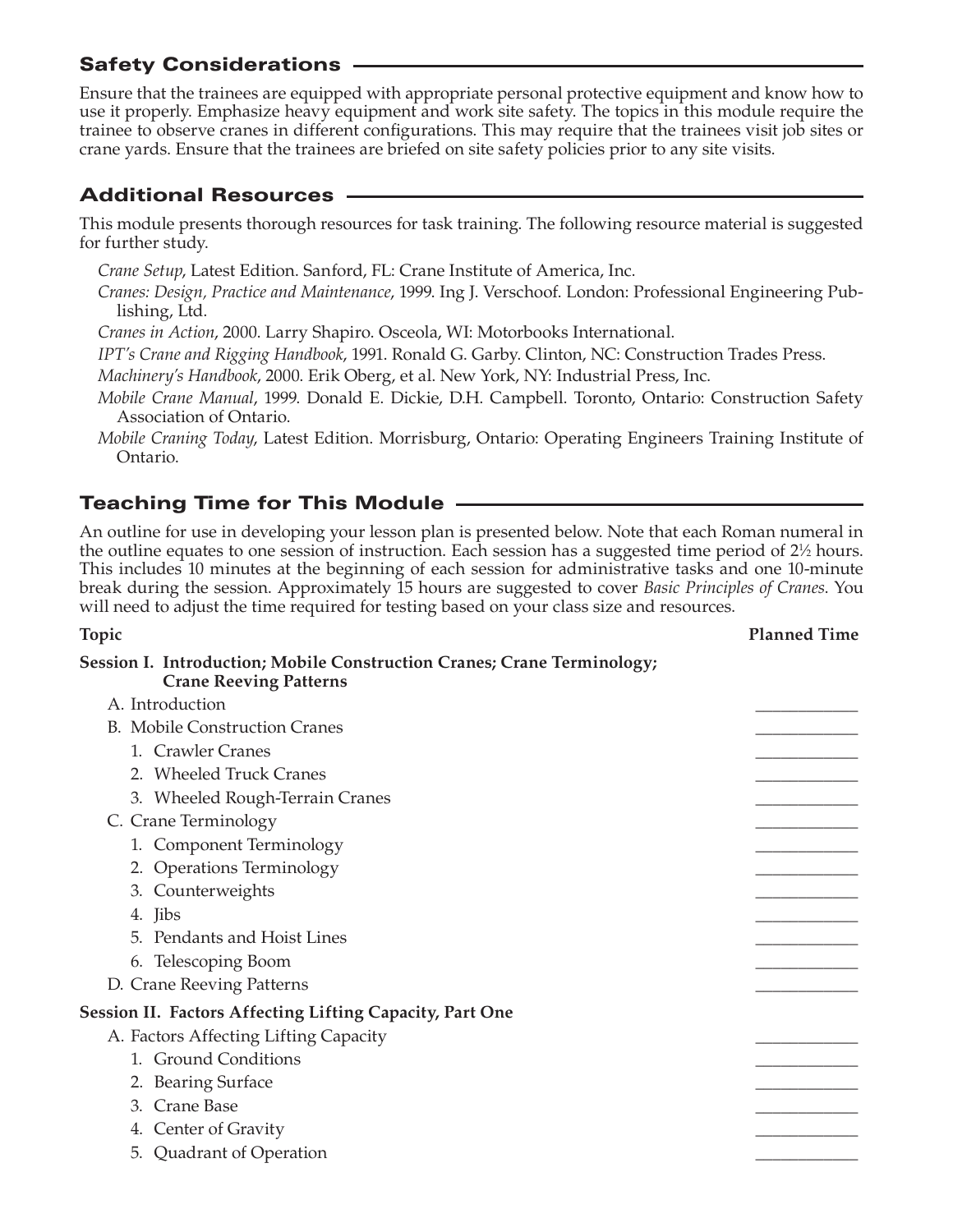#### **Sessions III and IV. Factors Affecting Lifting Capacity, Part Two**

- A. Factors Affecting Lifting Capacity
	- 1. Boom Length, Boom Angle, Operating Radius, and Boom Point Elevation
	- 2. Swing Out, Side Loading, and Dynamic Loading
	- 3. Capacity (Load) Charts
	- 4. Wind Effect on Stability

#### **Session V. Critical Lifts; Boom Stops and Angle Indicators; Submerged Lifts**

- A. Critical Lifts
- B. Boom Stops and Angle Indicators
	- 1. Crane Safety Features
- C. Submerged Lifts

#### **Session VI. Review and Testing**

- A. Review \_\_\_\_\_\_\_\_\_\_\_\_
- B. Module Examination
	- 1. Trainees must score 70 percent or higher to receive recognition from NCCER.
	- 2. Record the testing results on Training Report Form 200, and submit the results to the Training Program Sponsor.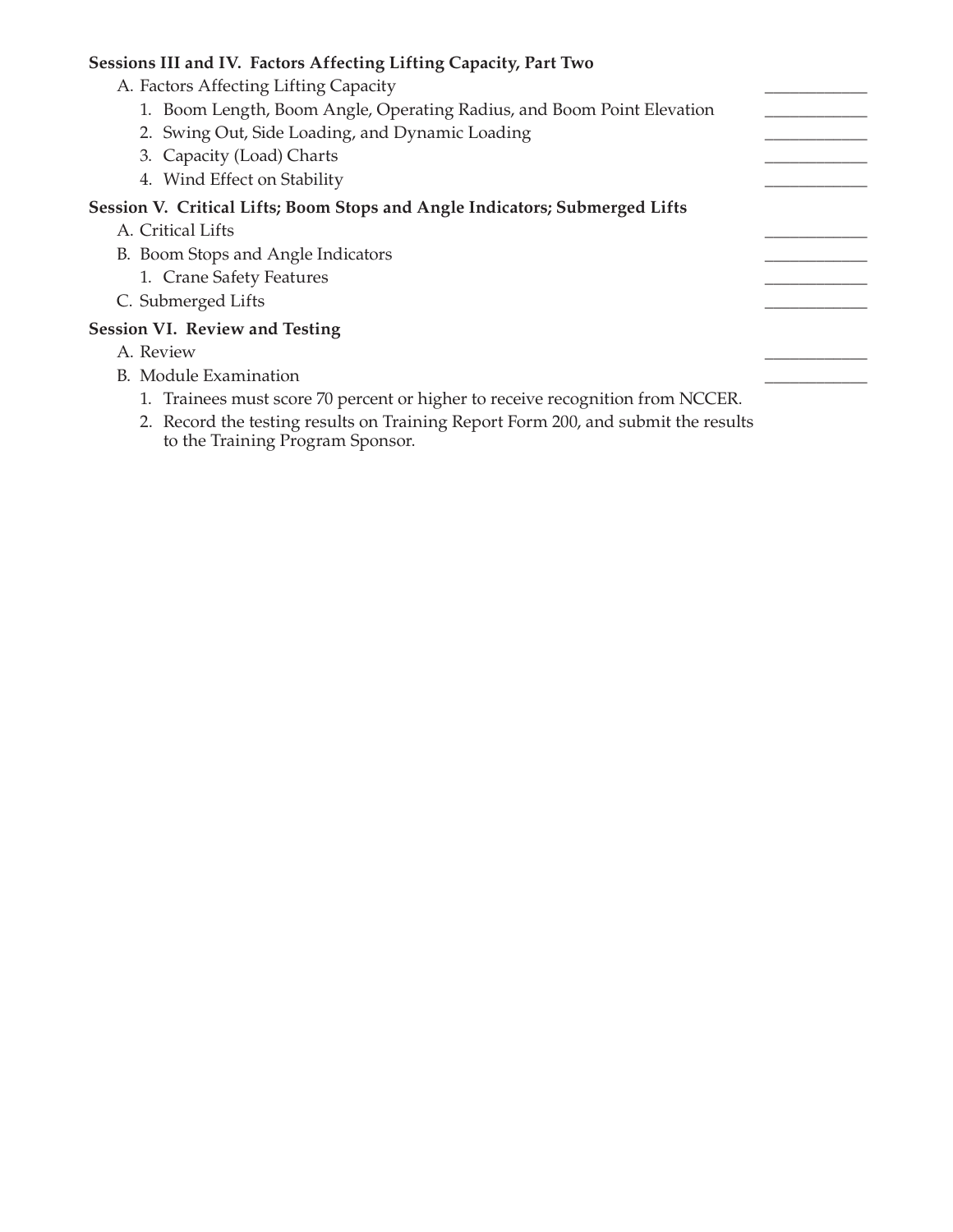#### Module Overview

This module introduces various safety aspects of mobile crane operations. Communications, job site hazards, and personal safety issues are covered.

#### Prerequisites

Prior to training with this module, it is recommended that the trainee shall have successfully completed the *Signal Person* Modules 53101-11 and 38204-11.

## Objectives

Upon completion of this module, the trainee will be able to do the following:

- 1. Identify basic mobile crane safety and rigging procedures.
- 2. Identify and explain how to avoid the swing paths of a crane.
- 3. Identify site and environmental hazards associated with mobile cranes.
- 4. State the safety practices associated with driving a mobile crane.

#### Performance Tasks

There are no performance tasks for this module.

## Materials and Equipment

Multimedia projector and screen

*Signal Person* PowerPoint® Presentation Slides (ISBN 978-0-13-257344-3) Computer Whiteboard/chalkboard Markers/chalk Pencils and scratch paper Appropriate personal protective equipment Standard hand signals chart Copies of safety policies and procedures Copies of ANSI and OSHA standards

Weights Fishing pole Copies of site evacuation procedures Copies of material safety data sheets (MSDSs) Model crane (hydraulic boom) Model crane (lattice boom) Manufacturer's operator/maintenance manual Module Examinations\*

\* Single-module AIG purchases include the printed exam and performance task sheet. If you have purchased the perfect-bound version of this title, download these materials from the IRC using your access code.

## Safety Considerations

Ensure that the trainees are equipped with appropriate personal protective equipment and know how to use it properly.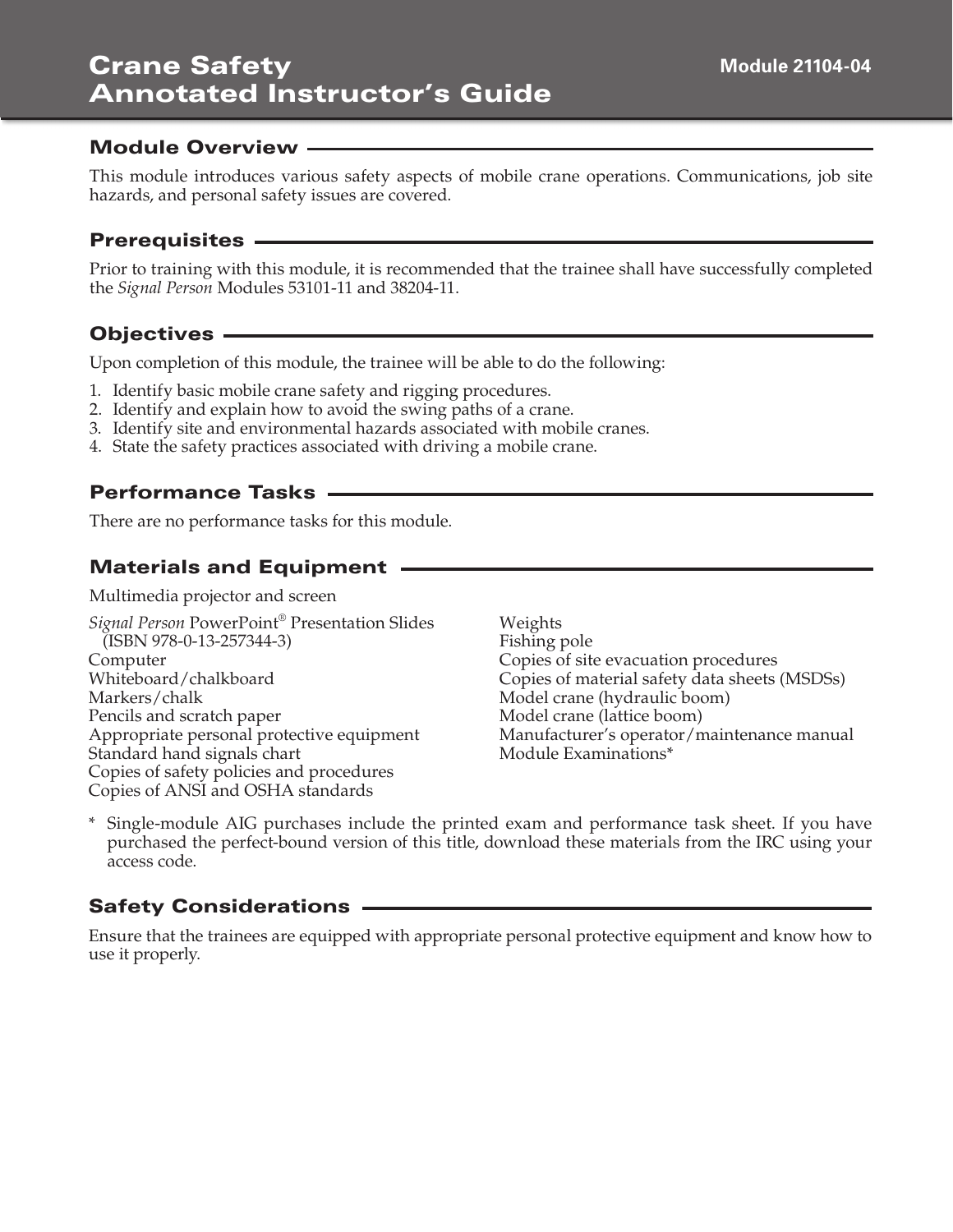## Additional Resources

This module presents thorough resources for task training. The following resource material is suggested for further study.

*Crane Safety on Construction Sites*, 1998. Task Committee on Crane Safety on Construction Sites. Reston, VA: ASCE.

*Rigging Handbook*, 2003. Jerry A. Klinke. Stevensville, MI: ACRA Enterprises, Inc.

## Teaching Time for This Module

An outline for use in developing your lesson plan is presented below. Note that each Roman numeral in the outline equates to one session of instruction. Each session has a suggested time period of  $2\frac{1}{2}$  hours. This includes 10 minutes at the beginning of each session for administrative tasks and one 10-minute break during the session. Approximately 15 hours are suggested to cover *Crane Safety*. You will need to adjust the time required for hands-on activity and testing based on your class size and resources.

# **Topic Planned Time Session I. Introduction; General Safety** A. Introduction B. General Mobile Crane Safety 1. Personal Protection 2. Equipment and Supervision 3. Basic Rigging Precautions 4. ASME Hand Signals **Session II. Load Control; Safety Standards** A. Load Control 1. Load Path, Load Control, and Tag Lines 2. Load-Handling Safety B. Safety Standards 1. OSHA Standards 2. Manufacturers' Standards 3. Corporate Policies and Procedures **Session III. Power Lines; Site Safety** A. Working Around Power Lines B. Site Safety 1. Site Hazards and Restrictions 2. Manufacturers' Requirements and Restrictions **Session IV. Emergency Response** A. Fire \_\_\_\_\_\_\_\_\_\_\_\_ B. Malfunctions During Lifting Operations C. Hazardous Weather

#### **Session V. Moving Cranes Safely; Using Cranes to Lift Personnel**

- A. Moving Cranes Safely
- B. Using Cranes to Lift Personnel